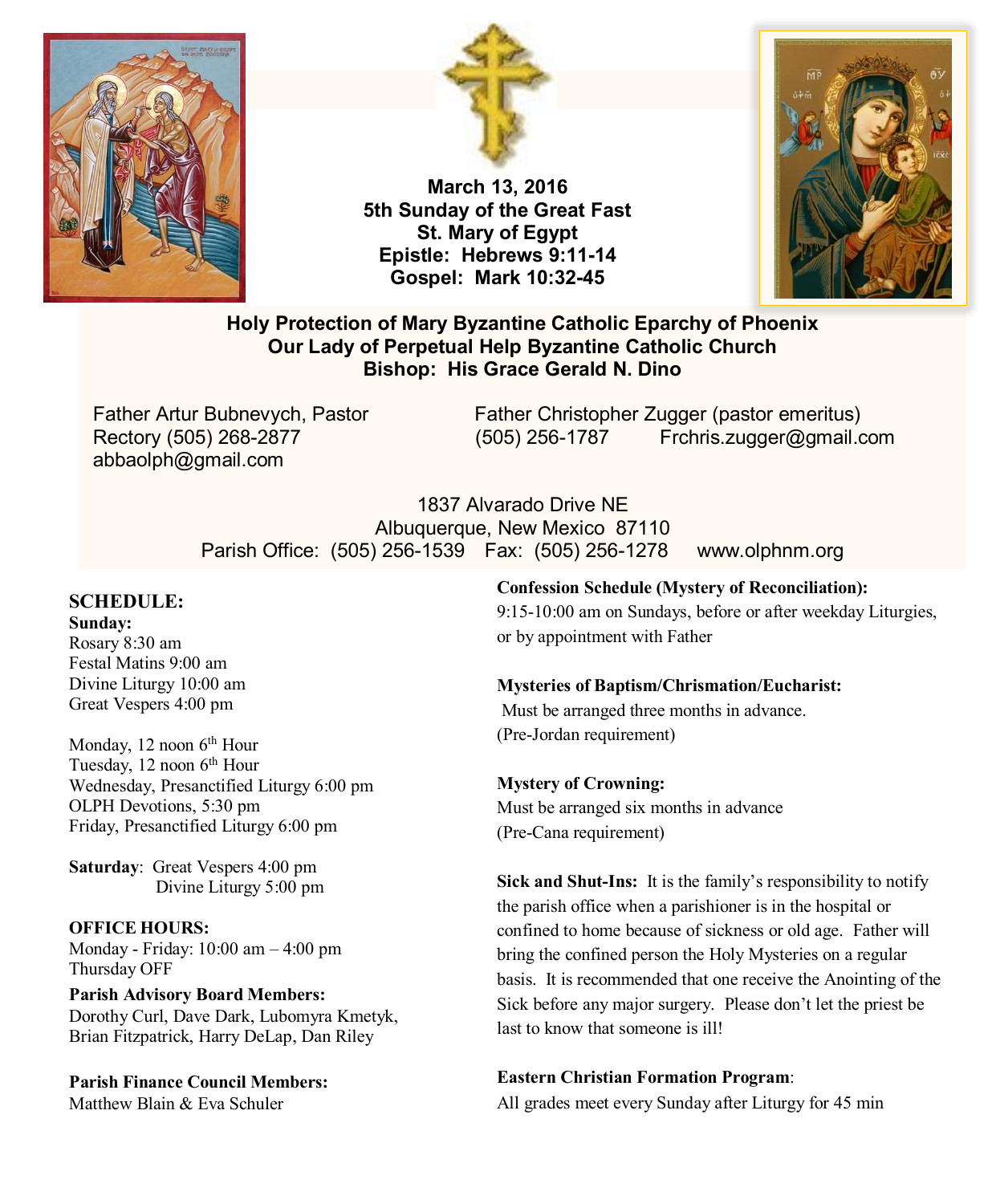# **Welcome to our Church! If you are looking for a spiritual home, contact Father Artur or the office staff for more information. God bless you.**

| <b>Today</b>    | 8:30 am                                                                      | Rosary                                               |
|-----------------|------------------------------------------------------------------------------|------------------------------------------------------|
|                 | $9:00 \text{ am}$                                                            | <b>Festal Matins</b>                                 |
|                 | $9:15 \text{ am}$                                                            | Confessions                                          |
|                 | $10:00$ am                                                                   | Divine Liturgy for Parish Family & Friends           |
|                 |                                                                              | Fr. Chris: +Roy & Mary Ann Smith                     |
|                 | Eternal Lamp:                                                                | Lilian Haddad by Dorothy Curl                        |
|                 |                                                                              | <b>ECF classes after Liturgy</b>                     |
|                 | $4:00$ pm                                                                    | <b>Great Vespers</b>                                 |
| <b>Monday</b>   | <b>Benedict Venerable</b>                                                    |                                                      |
| March 14        | Readings: Genesis 27:1-41; Proverbs 19:16-25                                 |                                                      |
|                 | $9:00$ am                                                                    | Seniors Outreach                                     |
|                 | 12 noon                                                                      | 6 <sup>th</sup> Hour                                 |
|                 | 5:00 pm                                                                      | <b>Advisory Board Meeting</b>                        |
| <b>Tuesday</b>  | <b>Agapius and Others Martyrs</b>                                            |                                                      |
| March 15        |                                                                              | Readings: Genesis 31:3-16; Proverbs 21:3-21          |
|                 | 12 noon                                                                      | 6 <sup>th</sup> Hour                                 |
| Wednesday       | <b>Sabinus and Papas Martyrs</b>                                             |                                                      |
| March 16        |                                                                              | Readings: Genesis 43:25-45:16; Proverbs 21:23-22:4   |
| $<\!\!\{$       | 5:30 pm                                                                      | <b>OLPH Devotions</b>                                |
|                 | 6:00 pm                                                                      | Presanctified Liturgy followed by all-night Vigil    |
| <b>Thursday</b> | Alexis, Man of God Vererable                                                 |                                                      |
| March 17        |                                                                              | Readings: Genesis 46:1-7; Proverbs 23:15-24:5        |
|                 |                                                                              | <b>Father's Day Off</b>                              |
| <b>Friday</b>   | <b>Cyril of Jerusalem Archbishop</b>                                         |                                                      |
| March 18        |                                                                              | Readings: Genesis 49:33-50:26; Proverbs 31:8-31      |
| <*{{{><         | $6:00$ pm                                                                    | Presanctified Liturgy/followed by meatless potluck   |
| <b>Saturday</b> |                                                                              |                                                      |
| March 19        | <b>Lazarus Saturday</b><br>Epistle: Hebrews 12:28-13:8; Gospel: John 11:1-45 |                                                      |
|                 | $9:00$ am                                                                    | Divine Liturgy; +Father Michael Mondik               |
|                 | $10:45$ am                                                                   | Lenten Service Project                               |
| <b>Sunday</b>   | <b>Palm Sunday</b>                                                           |                                                      |
| March 20        | Epistle: Philippians 4:4-9; Gospel: John 12:1-18                             |                                                      |
|                 | $4:00$ pm                                                                    | <b>Great Vespers</b>                                 |
|                 | 5:00 pm                                                                      | Divine Liturgy; +Keenan Alan Wofford by Jilek Family |
|                 |                                                                              | <b>Blessing of Palms &amp; Pussy Willows</b>         |
|                 | 8:30 am                                                                      | Rosary                                               |
|                 | $9:00$ am                                                                    | <b>Festal Matins</b>                                 |
|                 | 9:30 am                                                                      | Confessions                                          |
|                 | $10:00$ am                                                                   | Divine Liturgy for Parish Family & Friends           |
|                 |                                                                              | Fr. Chris: +John Joseph Eberly by brother Phil       |
|                 |                                                                              | <b>Blessing of Palms &amp; Pussy Willows</b>         |
|                 |                                                                              | <b>ECF Sports Day</b>                                |
|                 | 4:00 pm                                                                      | <b>Great Vespers</b>                                 |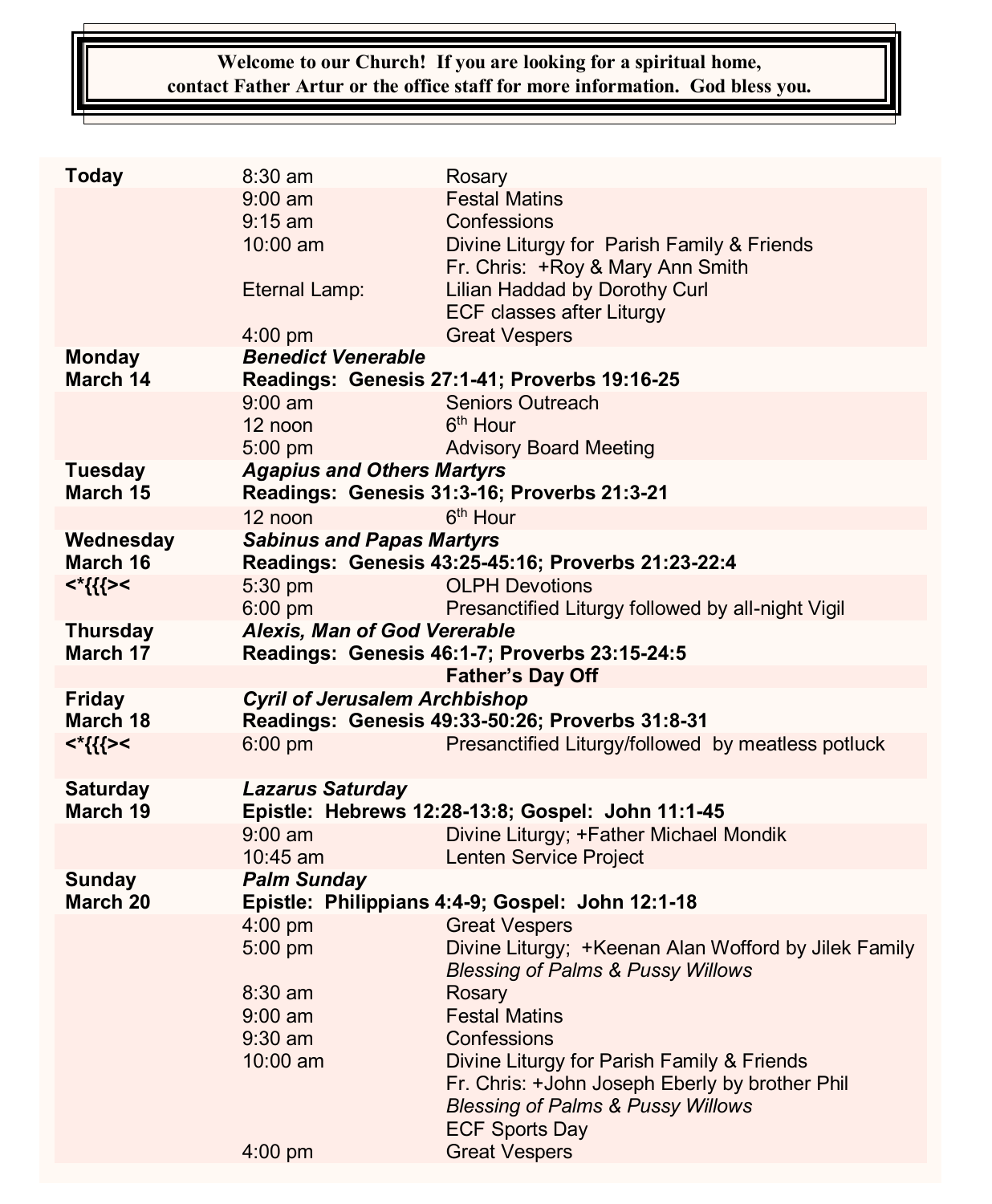# *Physician and Help of those in sickness, Redeemer and Savior of the infirm; O Master and Lord of all, grant healing to your servants. Be clement, show mercy to those who have sinned much, and deliver them, O Christ, from their Iniquities, that they may glorify Your might divine!*

.

Michele Koetter **In the State State Union & Margie Disque** Mary Nell Preisler Lilllian Murphy **Phillip Fall** Mike Harahuc Marilyn Fore Laura Dominguez Robert Zadel Demetrius Yackanich **Olga Bodnar** Nathan Barkocy Sven & Barbara Svensson Frances Brannan Jack & Lorraine Hubbell Jenny Ford Joe & Mary Ann Kosty Heather Mattax Robert Hasaka Jordan Smith Larry Bennett Threima Leech Maggie Batsel Pricilla Hughes Sharif Rabadi Stephen Horner

- Fr. Julian Gnall Paola Terlaza William Frank Henry Zugger Joseph Koetter
- Abraham Haddad John Deflice Quintin Santamaria & Family

Prayers in honor of and to the Blessed Virgin are a powerful weapon against sin, and for healing. Sorrowful Mysteries are recited from the beginning of Great Lent until Easter Sunday.

*If you recite the Rosary at home, please offer these intentions, and join us on Sunday at 8:30 am. Those who recite the Akathist to the Mother of God or the Rosary receive a partial indulgence when they do so in private, plenary indulgence when they do so as a group*

# **HAVE CHOSEN VOL**

Vocation Icon Today: Riley Next Sunday: Gloetzner

# *Intentions of the Rosary*

**1 st Decade:** Help for persecuted Catholics, especially in communist and Islamic states 2<sup>nd</sup> Decade: Spiritual and physical growth of our parish and the Byzantine Catholic Church **3 rd Decade**: Increase in vocations to priesthood, diaconate, and consecrated life to serve the Byzantine Catholic Church

**4 th Decade**: Repose of the souls who have no one praying for them

**5 th Decade**: Healing of the sick in body, mind and soul

# *Holy Father's Intentions for March*

**Universal**: That those involved in scientific research may serve the well-being of the whole human person.

**Evangelization**: That the unique contribution of women to the life of the Church may be recognized always.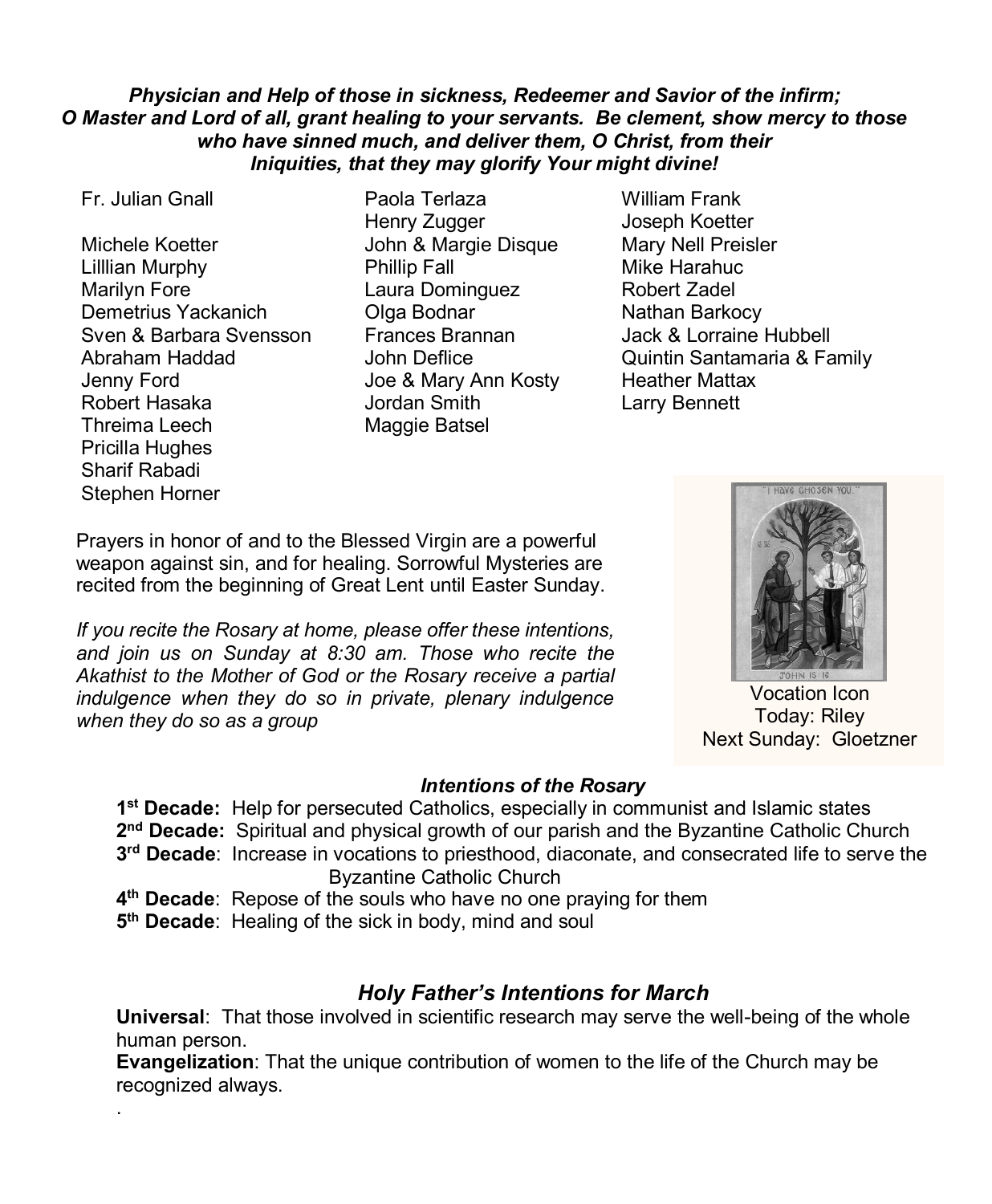**GOOD FRIDAY VIGIL –**It is an ancient practice to spend time praying at the tomb of Our Lord. We need volunteers from 1 am until 11 am on Holy Saturday. Please sign up with the office.

# **KNIGHTS OF COLUMBUS ARE ASKED TO ASSIST AT NIGHT, SO THAT THERE WILL BE MEN IN THE CHURCH.**

*Sign-up list for Good Friday is on the granite top counter as you enter the church*

**All families or members** of our Parish family are invited to join the Perpetual Helpers Mothers' Group for a light brunch potluck & Lenten Service Project on Saturday, March 19 after 9 am Lazarus Saturday Divine Liturgy (10:15 or 11am until 1pm). For more information about this event, please contact Nicole Dotson-Sands, Natalie Moctezuma, or Alicia Wells.

**Spiritual Food for the Great Fast** The Book Club will be reading "The Lenten Spring". This easy to read book has 40 short meditations to take you through our fasting season. We will meet on Saturday, April 2 at 10am in the Parish Hall for a light potluck brunch and discussion of the book. We will finish by Noon. Call Lara 710-1181 for more info.

**Attention!!! Spring Clean Up of Childrens' Corner - TODAY** - Sunday March 13 after Social until 4pm.

The Mothers group will be

March 20 Sven Svensson Grace Brewer

**DATE READER TROJCA GREETER HOST** Miles Gloetzner and Riley GREETER HOST Eva Schuler

Gloetzner Riley

# **Barbara's Hall Report***:*

Thanks to the Ellefson family for making a pasta salad and rolls for the Sunday social. That pasta salad was delicious. Thanks again!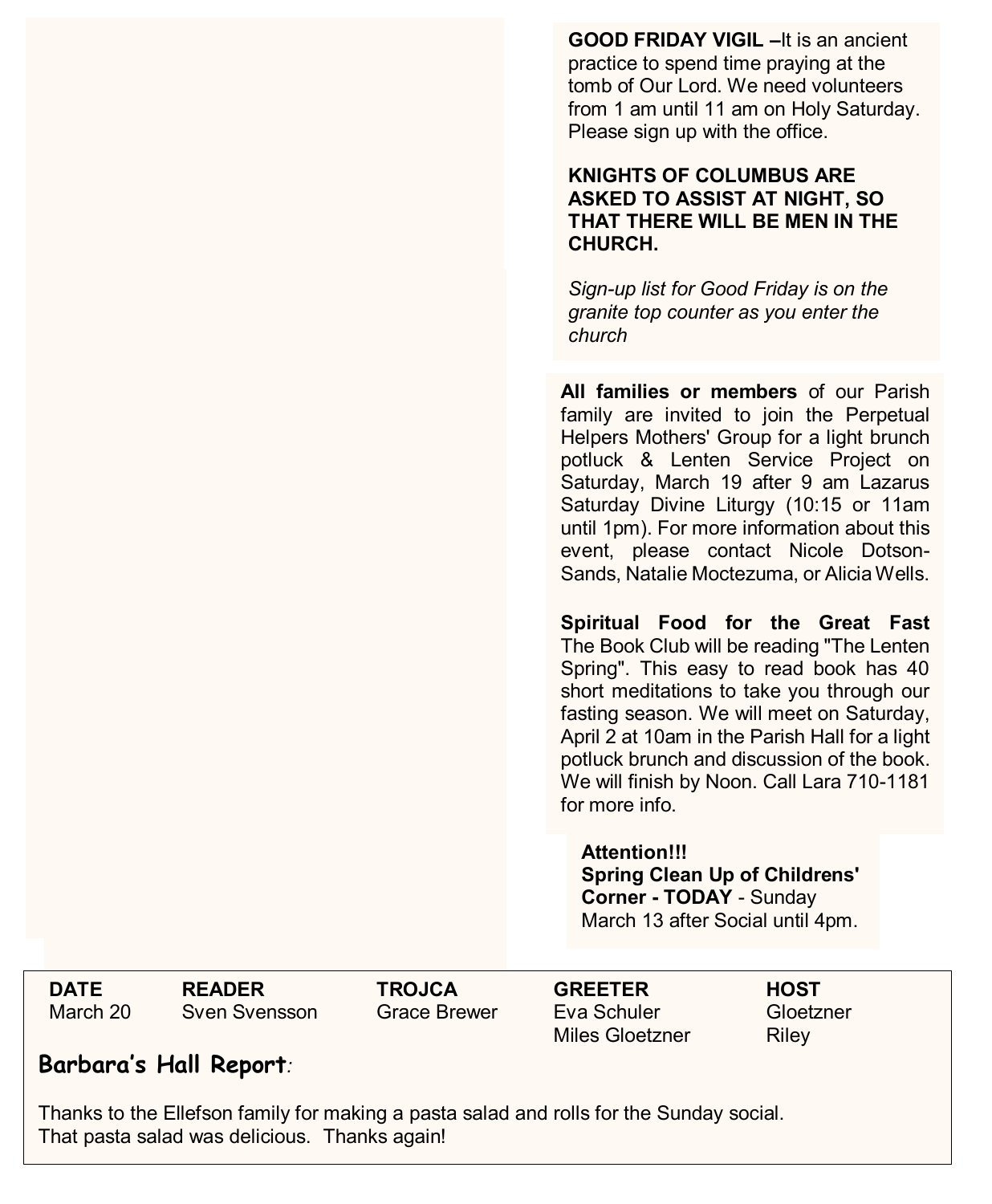| <b>Coming Events-Mark Your Calendars Now!</b> |                                               |  |
|-----------------------------------------------|-----------------------------------------------|--|
| Holy Monday, March 21                         | 6:00 pm Presanctified Liturgy                 |  |
| Holy Tuesday, March 22                        | 6:00 pm Presanctified Liturgy                 |  |
| Holy Wednesday, March<br>23                   | 7:00 pm Presanctified Liturgy/Anointing       |  |
| Holy Thursday, March 24                       | 7:00 pm Vesper Divine Liturgy                 |  |
| Good Friday, March 25                         | 10:00 am Passion Matins                       |  |
|                                               | 7:00 pm Vespers with Burial Procession        |  |
|                                               | 11:30 pm Jerusalem Matins                     |  |
| Holy Saturday, March 26                       | 6:00 pm Vesper Divine Liturgy                 |  |
| Resurrection, March 27                        | 9:00 am Resurrection Matins & Divine Liturgy; |  |
|                                               | <b>Blessing of Easter Baskets</b>             |  |

# **Pope Francis -** *Evangelii Gaudium*



A globalization of *indifference* has developed. Almost without being aware of it, we end up being incapable of feeling compassion at the outcry of the poor, weeping for other people's pain, and feeling a need to help them, as though all this were someone else's responsibility and not our own.

. your attention? Where do you lack *Reflection:* What moves you? What grabs compassion? Pray that God can renew your

mind to care for others more deeply.

The **Senior Shut-ins Outreach Committee of Perpetual Helpers** visit our parishioners on the 2nd & 4th MONDAY of each month. **We are going TOMORROW, Monday March 14th. Meet in the church parking lot at 9am.** During Lent we will go from 9-12 (before Noon service). When it is NOT Lent we will go from 10-1 (after 9am liturgy). We will meet in the church parking lot and go from there. Please join us!

Call Rafael Plut (505)366-8771 OR Anita Doberman (850)485-0517

# RAISING OF LAZARUS

Let us depart the mere material world, which is always in a state of flux,

And hasten to meet Christ the Savior in Bethany. Let us then dine with Him

And with his friend Lazarus and the apostles So that we may, by their prayers, be delivered from our past sins.

If we cleanse every stain from our hearts, we shall see perfectly

His divine resurrection, which He offered to us when He took away

The tears of Mary and Martha.

**-St. Romanos the Melodist, 6th century** 

On Friday, Great Lent concludes. Lazarus Saturday stands alone as a day of hope, when Jesus stood at the tomb, wept, and brought Lazarus back from the dead after four days. *Therefore, there is no fasting or abstinence, and this was a day of baptisms*.

He shows His power, and that His prediction of His own resurrection in three days will easily be fulfilled. But Lazarus is restored to life and his family only to die again. Jesus will live in glory, His body transformed but intact along His sacred wounds through which we are saved.

**Beginning next week, we have the opportunity to shed ourselves of all the things that hold us back from enjoying Christ's abundant graces now in this life, to repent and do penance in Great and Holy Week, and embrace His Cross so as to embrace His Resurrection.**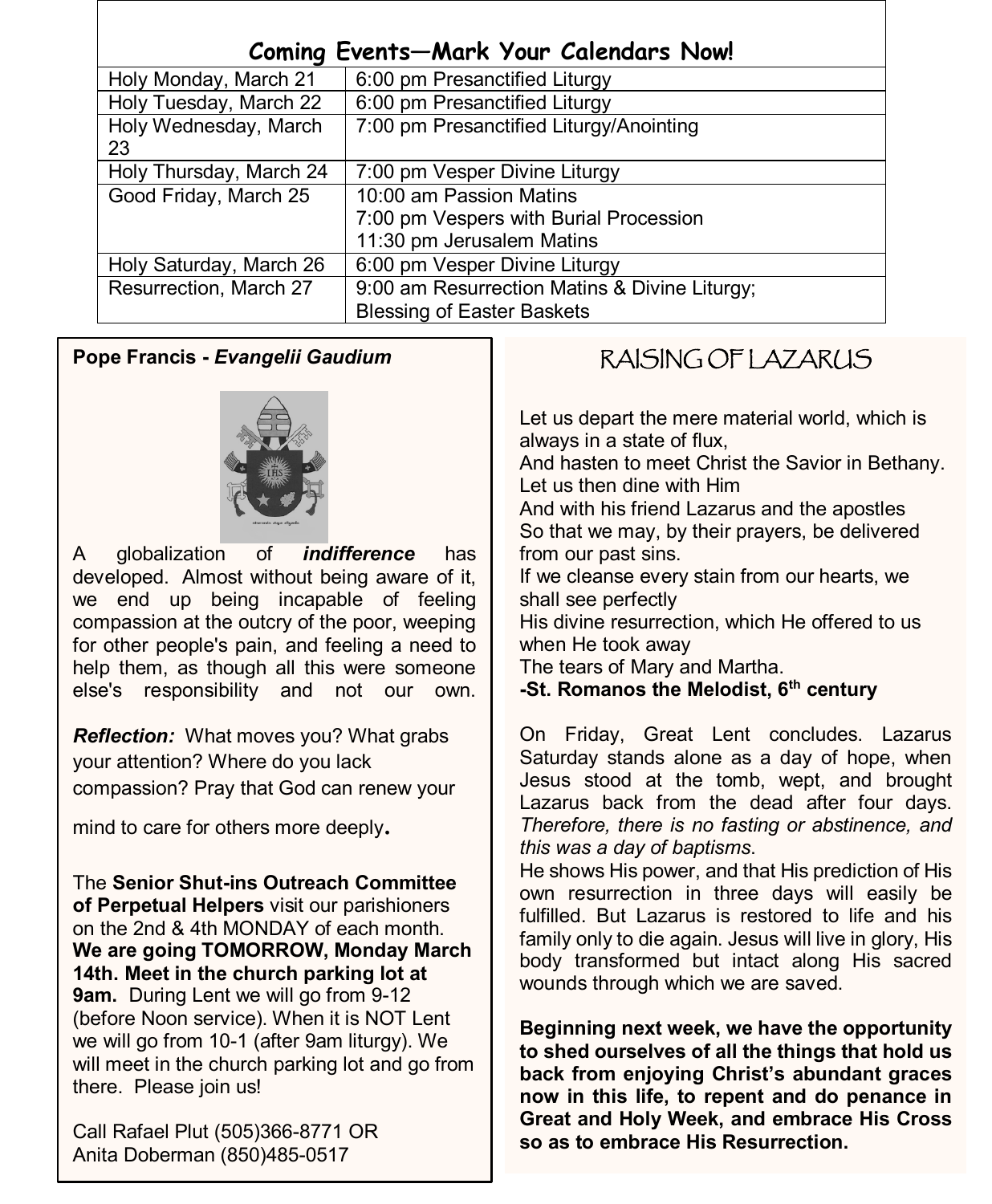# **MONTHLY BULLETIN SERIES 2015-2016 From the Eparchial Office of Evangelization and Religious Education**

# **#6 Lesson in Evangelization—Seek the Lost** *"Go out to the roads and country lanes and compel them to come in" (Luke 14:23)*

In the previous five lessons of this evangelization series, we discussed the importance of prayer, sacred scripture, the Eucharist, serving God and sharing our encounter with Him. This lesson focuses on how to live out an authentic Byzantine Catholic faith by

# **Seeking the Lost**

Jesus repeatedly told stories of God's love for the lost: He is the good shepherd that searches for each lost and vulnerable sheep. The parable of the Prodigal Son illustrates God's earnest and patient search for every person. *"The Lord is not slow in keeping his promise, as some understand slowness. Instead he is patient with you, not wanting anyone to perish, but everyone to come to repentance"* (2 Peter 3:9). Evangelism, then, is joining God's search to bring everyone to participate in the Kingdom of God, here and now and for all eternity. There are many who have yet to baptized, chrismated and receive Holy Eucharist. Sadly, there are many who have been welcomed into the bosom of the Church, and still have not converted in their hearts. These are the lost that God seeks, and that we must, with gentle perseverance, follow him in seeking.

The fact remains that all people, including unbelievers, matter deeply to God. And mankind desperately needs to meet the mystery hidden from all ages, the God-man, Jesus Christ. Sharing the gospel is a powerful way to love people. St. John reminds us, *"Whoever believes in him is not condemned, but whoever does not believe stands condemned already because they have not believed in the name of God's one and only Son"* (3:18)*.* As Byzantine Catholics, our awareness that family, friends, and strangers will otherwise be eternally separated from God must motivate us to proclaim the mercy and love of Jesus Christ.

Similarly, St. Paul encourages us to *"value others above yourselves, not looking to your own interests but each of you to the interests of the others"* (Phillippians 2:3-4). There is nothing like the power of Jesus Christ to restore a broken world and many broken lives to what God originally intended (John 3:17). Witnessing our faith to the people around us places the utmost value on their lives—their eternal lives.

As a matter of fact, it brings joy to both God and us. St. Luke tell us there is rejoicing in heaven when even one sinner repents. Beyond the heavenly celebration, we too experience great joy when we see people's lives transformed by Jesus Christ (15:7 & 15:10). We share *"this that our joy may be complete."* (1 Jn. 1:4).

God is preparing for a full house in heaven. In my house, there are many mansions, our Lord says (John 14:2). We are blessed to help in the noble task of filling the heavenly kingdom. St. Paul points out in Romans 10:14 why this is so important: *"How, then, can they call on the one they have not believed in? And how can they believe in the one of whom they have not heard? And how can they hear without someone preaching to them?"* The next verse goes on to praise the "beautiful" feet of those who share the good news and *"go out to the roads and country lanes and compel them to come in"* (Luke 14:23).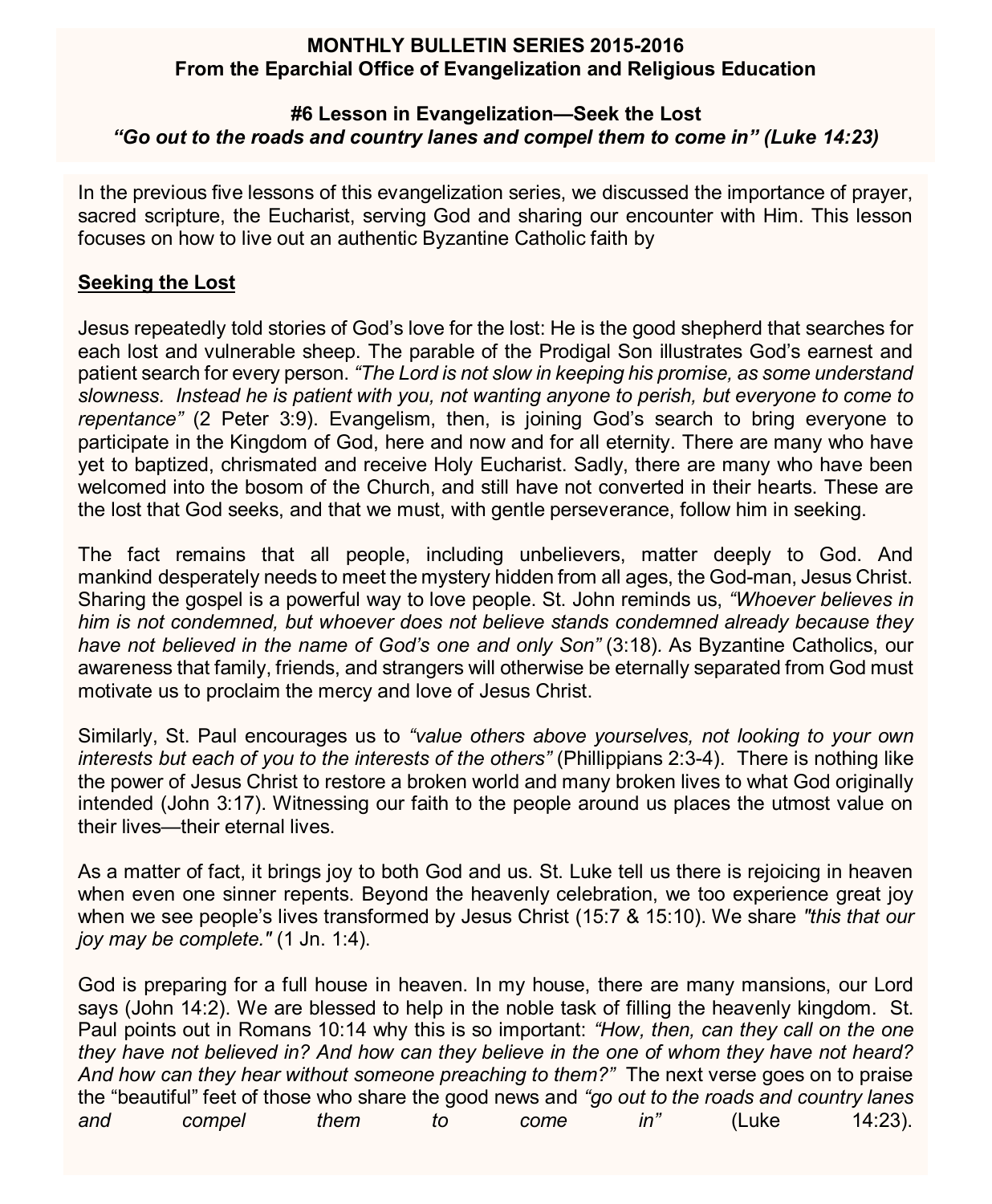# *Saint Mary of Egypt*

*"In you, O Mother Mary, was accurately preserved the divine image. Accepting the cross and following Christ, you have taught us by your life to despise the flesh because it is mortal and to take care of the soul, which is immortal."- Troparion of the feast*

On the fifth Sunday of the Great Fast, the Feast of St. Mary of Egypt is commemorated. The historic core of her life is that she was a hermit living in the wilderness of the Jordan valley, who did penance for a life of sin. The dramatic story attributed to St. Zosimus about her life and conversion is one of the most famous in Christian literature, and has been so enormously popular among Eastern Christians that the last Sunday of Lent is given over to her commemoration, both as an example and a warning.

She was born around 344 AD in Alexandria, where she became a rich and beautiful courtesan. **She chose to lead a selfish life of sin.** Once on an excursion to Jerusalem, she was so wicked that she tried to seduce the men of the party! She had noticed throngs of pilgrims entering the Church of the Holy Sepulcher. Curious to join the attractions, Mary tried to enter the Church, but was prevented by some mysterious force. Mary began to wonder if her sinful life was the cause for preventing her entrance into the Church. At that moment, she became aware of the Icon of the Mother of God which had been above the entrance of the Church. **Filled with compunction of heart, she cried for her many sins.**

Mary sought a life of repentance for her wicked past by entering the desert. This we know was a time when thousands went out into the deserts of the eastern Roman Empire, living in hermitages or establishing monasteries. There she lived as a hermit for nearly fifty years, willfully depriving herself of all comforts of life and exposing her beauty to the harshness of the sun.

**While in the desert one day, she met Saint Zosimus**. According to the custom of Palestinian monks, this priest-monk had gone out into the wilderness in the first days of Holy Week to meditate on the Passion of Christ. She asked him to bring the Holy Eucharist to her on Holy Thursday. Joy and peace overcame her upon the reception of the Eucharist and she prayed the Prayer of St. Simeon: *"Now you may dismiss your servant in peace, O Lord. For my eyes have seen your salvation*."

She related her life to the priest, and then arranged with Zosimus to meet again in a year so she could confess and receive Communion again (frequent Communion was not common among these desert dwellers). **When he returned to the site in 421 AD, she was not there**, and he finally came upon her body. As happened with some other desert saints, a lion was near her body, and he helped Zosimus to bury her body, and then **the lion lay down and mourned** for her.